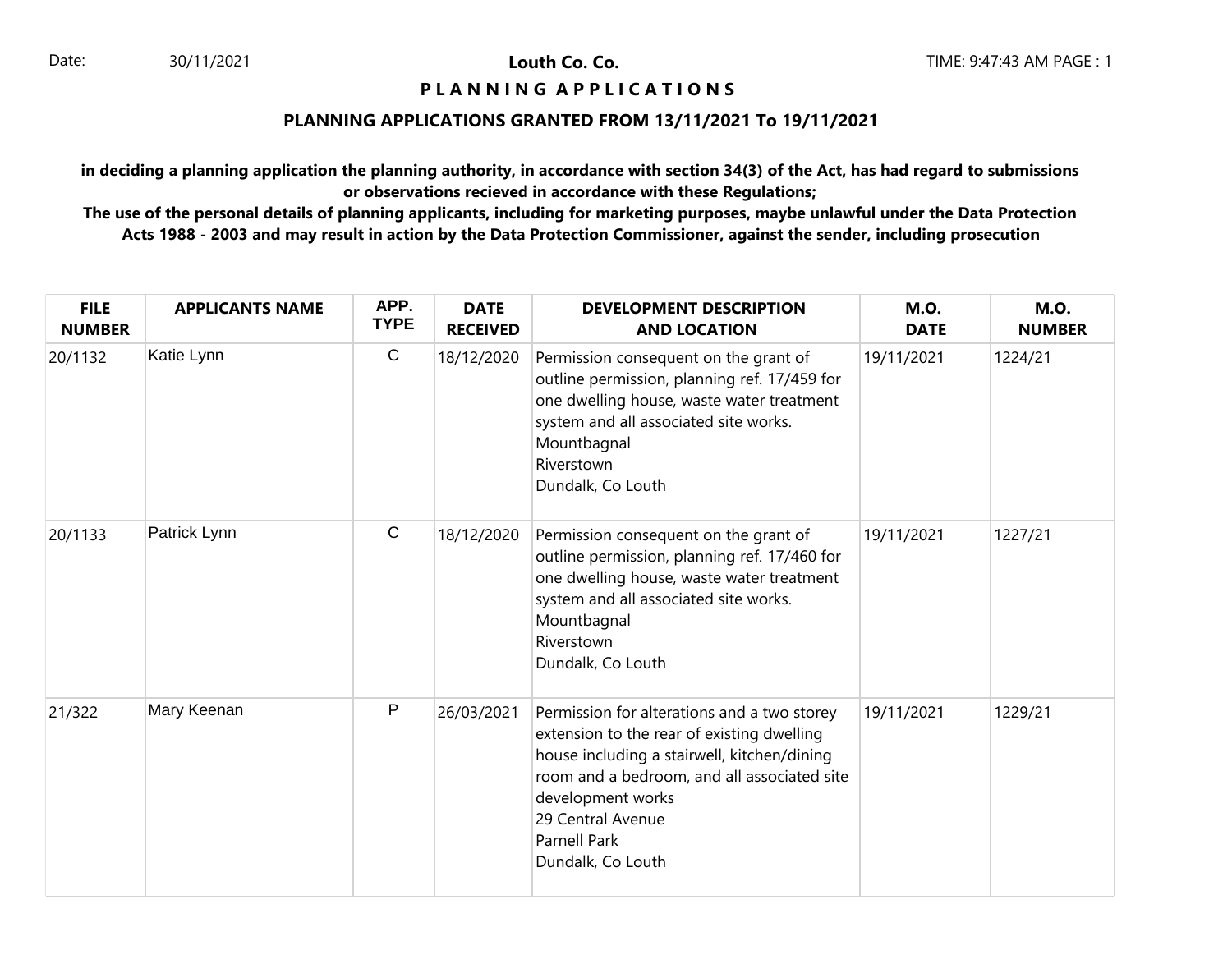### **PIANNING APPLICATIONS**

# **PLANNING APPLICATIONS GRANTED FROM 13/11/2021 To 19/11/2021**

**in deciding a planning application the planning authority, in accordance with section 34(3) of the Act, has had regard to submissions or observations recieved in accordance with these Regulations;**

| <b>FILE</b><br><b>NUMBER</b> | <b>APPLICANTS NAME</b>       | APP.<br><b>TYPE</b> | <b>DATE</b><br><b>RECEIVED</b> | <b>DEVELOPMENT DESCRIPTION</b><br><b>AND LOCATION</b>                                                                                                                                                                                                                                                                         | <b>M.O.</b><br><b>DATE</b> | <b>M.O.</b><br><b>NUMBER</b> |
|------------------------------|------------------------------|---------------------|--------------------------------|-------------------------------------------------------------------------------------------------------------------------------------------------------------------------------------------------------------------------------------------------------------------------------------------------------------------------------|----------------------------|------------------------------|
| 21/740                       | <b>Jerrard Patrick Toner</b> | P                   | 14/06/2021                     | Permission for one dwelling house, waste<br>water treatment system and all associated<br>site development works<br>Bellurgan Point<br>Jenkinstown<br>Dundalk, Co Louth                                                                                                                                                        | 19/11/2021                 | 1241/21                      |
| 21/783                       | <b>JEMCB Ltd</b>             | P                   | 23/06/2021                     | Permission for development that will consist<br>of the completion of 34 units comprising<br>22no. 3 bedroom terrace, 4no. 2 bedroom<br>terrace, 4no. 1 bedroom apartments and 4<br>no. 3 bedroom duplex's and all associates<br>site development and drainage works<br>Clos Emer<br>Saltown<br><b>Dundalk</b><br>County Louth | 17/11/2021                 | 1220a/2021                   |
| 21/812                       | Eileen and Kevin Murtagh     | P                   | 01/07/2021                     | Permission for refurbishment, alterations and 19/11/2021<br>extension to existing dwelling. Alterations to<br>include changes to floor plans and elevations<br>and all associated site works *Significant<br>Further Information submitted 04/11/21*<br>Catherine's Grove<br>Annaloughan<br>Jenkinstown, Co Louth             |                            | 1236/21                      |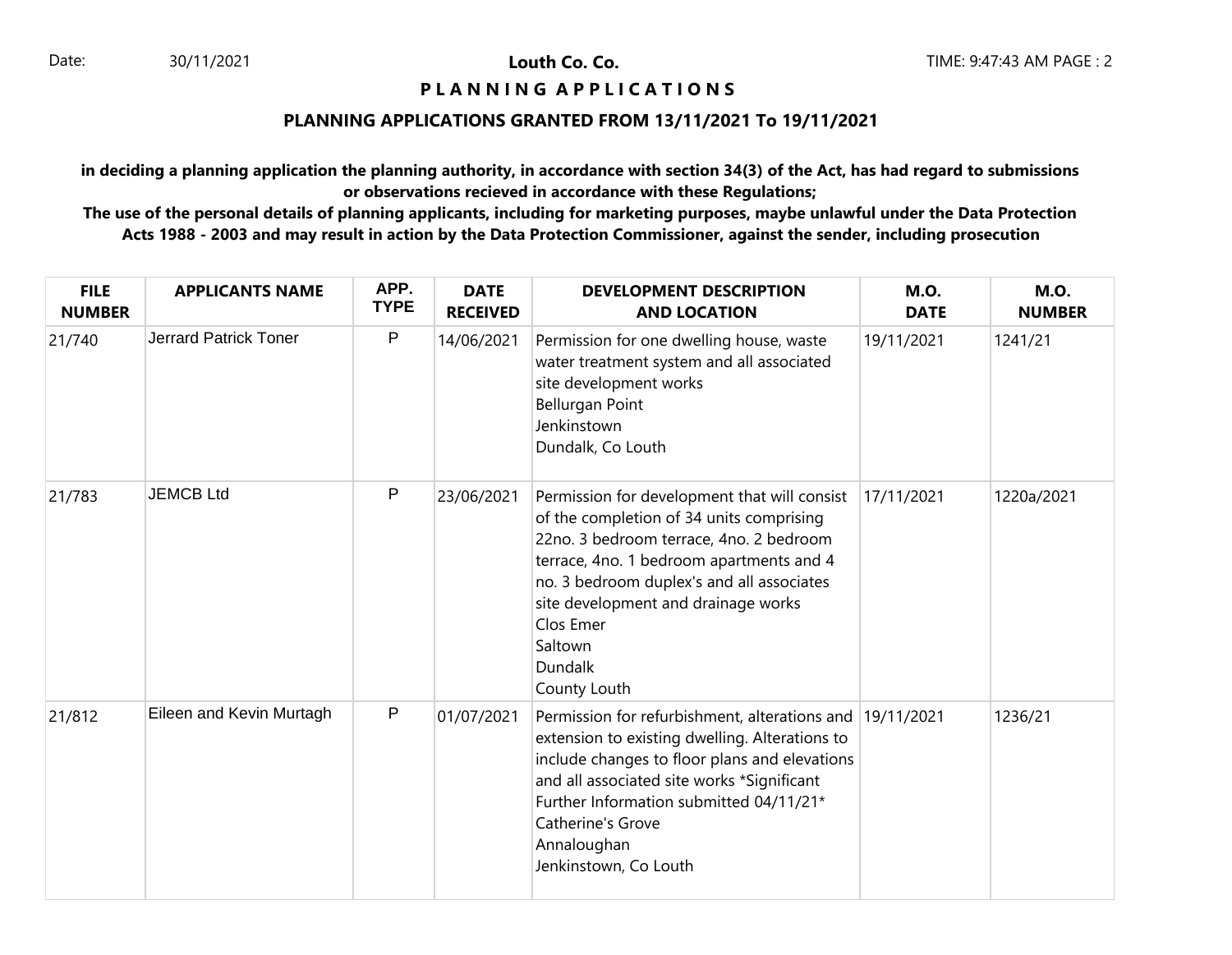Louth Co. Co.

### **PIANNING APPLICATIONS**

# **PLANNING APPLICATIONS GRANTED FROM 13/11/2021 To 19/11/2021**

**in deciding a planning application the planning authority, in accordance with section 34(3) of the Act, has had regard to submissions or observations recieved in accordance with these Regulations;**

| <b>FILE</b><br><b>NUMBER</b> | <b>APPLICANTS NAME</b>  | APP.<br><b>TYPE</b> | <b>DATE</b><br><b>RECEIVED</b> | <b>DEVELOPMENT DESCRIPTION</b><br><b>AND LOCATION</b>                                                                                                                                                                                                                                                                                                                                                                                                                          | <b>M.O.</b><br><b>DATE</b> | <b>M.O.</b><br><b>NUMBER</b> |
|------------------------------|-------------------------|---------------------|--------------------------------|--------------------------------------------------------------------------------------------------------------------------------------------------------------------------------------------------------------------------------------------------------------------------------------------------------------------------------------------------------------------------------------------------------------------------------------------------------------------------------|----------------------------|------------------------------|
| 21/878                       | Jamie & Eve Mullholland | $\mathsf{P}$        | 14/07/2021                     | Permission for development that will consist<br>of a storey and a half rear extension to<br>dwelling house, alterations to existing<br>dwelling including removal of front porch<br>and incorporation of granny flat, revised site<br>boundaries, new waste water treatment<br>system and percolation area, decommission<br>existing septic tank and all associated site<br>works *Significant Further Information<br>submitted 01/11/2021*<br>Rathgory<br>Dunleer<br>Co Louth | 19/11/2021                 | 1237/21                      |
| 21/890                       | Paul Muldoon            | P                   | 16/07/2021                     | Permission for the construction of a single<br>storey dwelling house, a waste water<br>treatment system and soil polishing filter and<br>for associated site works<br>Jervis Street<br>Ardee<br>Co Louth                                                                                                                                                                                                                                                                       | 19/11/2021                 | 1235/21                      |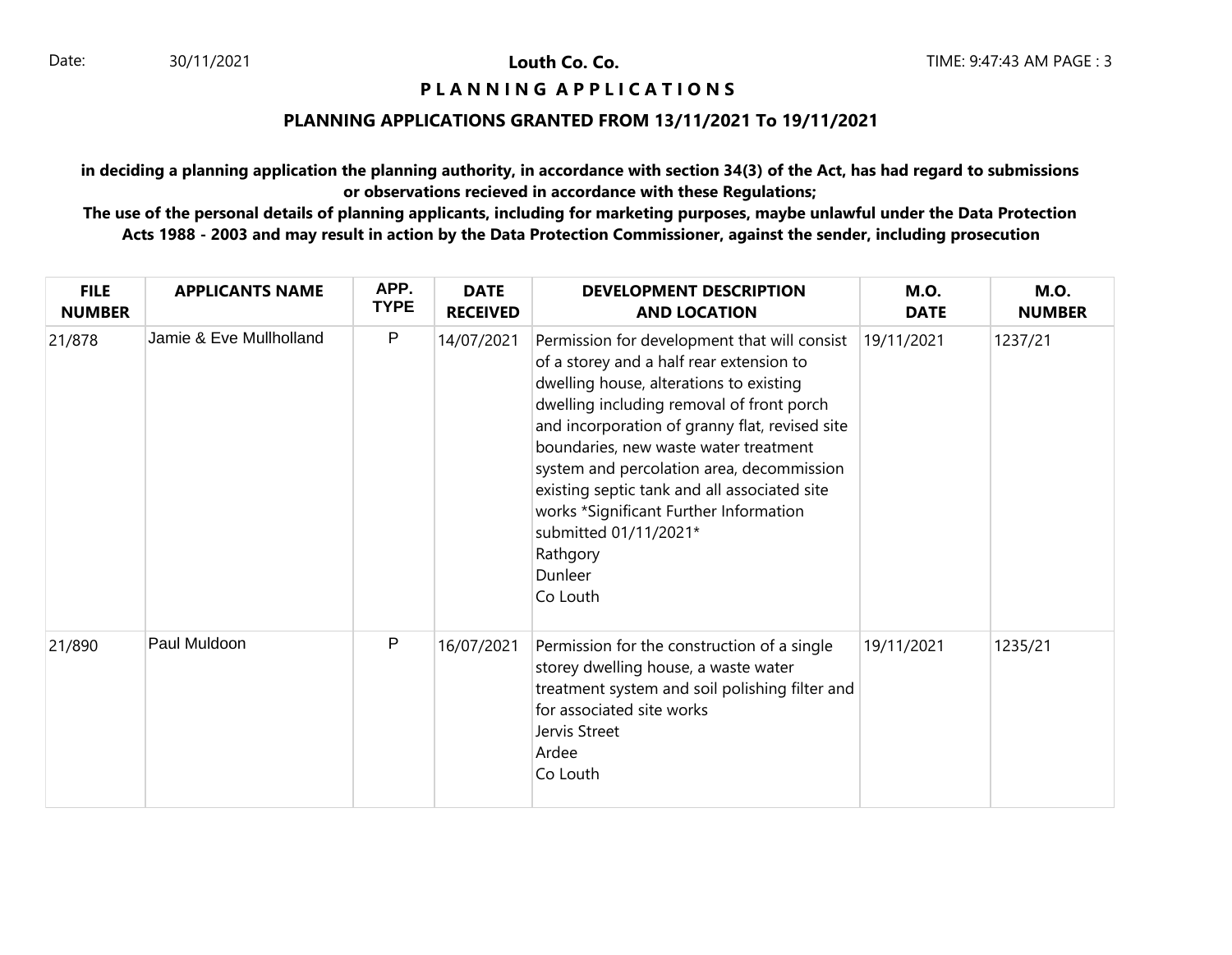30/11/2021 **Louth Co. Co.**

### **PIANNING APPLICATIONS**

# **PLANNING APPLICATIONS GRANTED FROM 13/11/2021 To 19/11/2021**

**in deciding a planning application the planning authority, in accordance with section 34(3) of the Act, has had regard to submissions or observations recieved in accordance with these Regulations;**

| <b>FILE</b><br><b>NUMBER</b> | <b>APPLICANTS NAME</b>  | APP.<br><b>TYPE</b> | <b>DATE</b><br><b>RECEIVED</b> | <b>DEVELOPMENT DESCRIPTION</b><br><b>AND LOCATION</b>                                                                                                                                             | <b>M.O.</b><br><b>DATE</b> | <b>M.O.</b><br><b>NUMBER</b> |
|------------------------------|-------------------------|---------------------|--------------------------------|---------------------------------------------------------------------------------------------------------------------------------------------------------------------------------------------------|----------------------------|------------------------------|
| 21/1042                      | Alan Sharkey            | P                   | 20/08/2021                     | Permission for development that will consist<br>of the dwelling house, waste water treatment<br>system and percolation area and all<br>associated site works<br>Dillonstown<br>Duleer<br>Co Louth | 19/11/2021                 | 1234/21                      |
| 21/1102                      | Maeve McCann            | P                   | 06/09/2021                     | Permission for one dwelling house, waste<br>water treatment system and all associated<br>site development works<br>Glenmore<br>Riverstown<br>Dundalk, Co Louth                                    | 19/11/2021                 | 1221/21                      |
| 21/1103                      | Colm and Niamh O'Connor | $\mathsf{P}$        | 06/09/2021                     | Permission for one dwelling house, domestic 19/11/2021<br>garage, waste water treatment system and all<br>associated site development works<br>Drumnacarra<br>Ravensdale<br>Dundalk, Co Louth     |                            | 1230/21                      |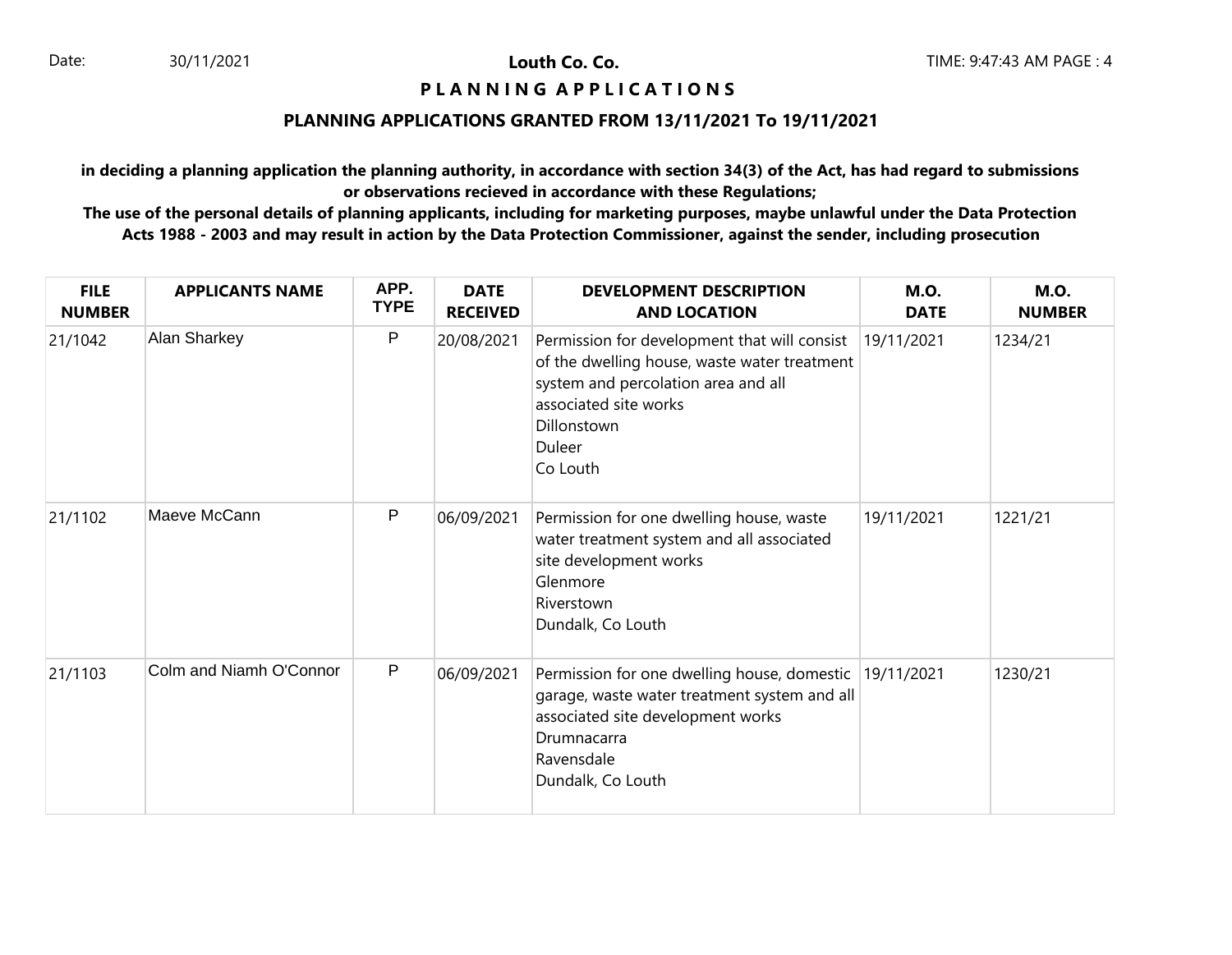### **PIANNING APPLICATIONS**

### **PLANNING APPLICATIONS GRANTED FROM 13/11/2021 To 19/11/2021**

**in deciding a planning application the planning authority, in accordance with section 34(3) of the Act, has had regard to submissions or observations recieved in accordance with these Regulations;**

| <b>FILE</b>   | <b>APPLICANTS NAME</b>                           | APP.        | <b>DATE</b>     | <b>DEVELOPMENT DESCRIPTION</b>                                                                                                                                                                                                                                                                                                                                                                                                                                                                                                                                                                                                                                                                                                                                             | <b>M.O.</b> | <b>M.O.</b>   |
|---------------|--------------------------------------------------|-------------|-----------------|----------------------------------------------------------------------------------------------------------------------------------------------------------------------------------------------------------------------------------------------------------------------------------------------------------------------------------------------------------------------------------------------------------------------------------------------------------------------------------------------------------------------------------------------------------------------------------------------------------------------------------------------------------------------------------------------------------------------------------------------------------------------------|-------------|---------------|
| <b>NUMBER</b> |                                                  | <b>TYPE</b> | <b>RECEIVED</b> | <b>AND LOCATION</b>                                                                                                                                                                                                                                                                                                                                                                                                                                                                                                                                                                                                                                                                                                                                                        | <b>DATE</b> | <b>NUMBER</b> |
| 21/1231       | Moffett Investments<br><b>Holdings Unlimited</b> | P           | 01/10/2021      | Permission for amendments to part of a<br>permitted mixed use development previously<br>approved under planning ref. 08/101,<br>extended by planning ref. 18/667. This<br>proposed development seeks to provide a<br>vehicular and pedestrian link between Bog<br>Lane and the proposed scheme. The<br>proposed amendments will result in a<br>reduction in the overall number of residential<br>units approved from 522 to 517, a reduction<br>of 5 units. The proposed alterations also<br>include for revised public open spaces and<br>landscaping details, revised garden boundary<br>arrangement to house no. 196 and revised<br>roads and services layouts, together with all<br>associated site development works<br>Bog Lane<br>Cross Lanes<br>Drogheda, Co Louth | 19/11/2021  | 1238/21       |